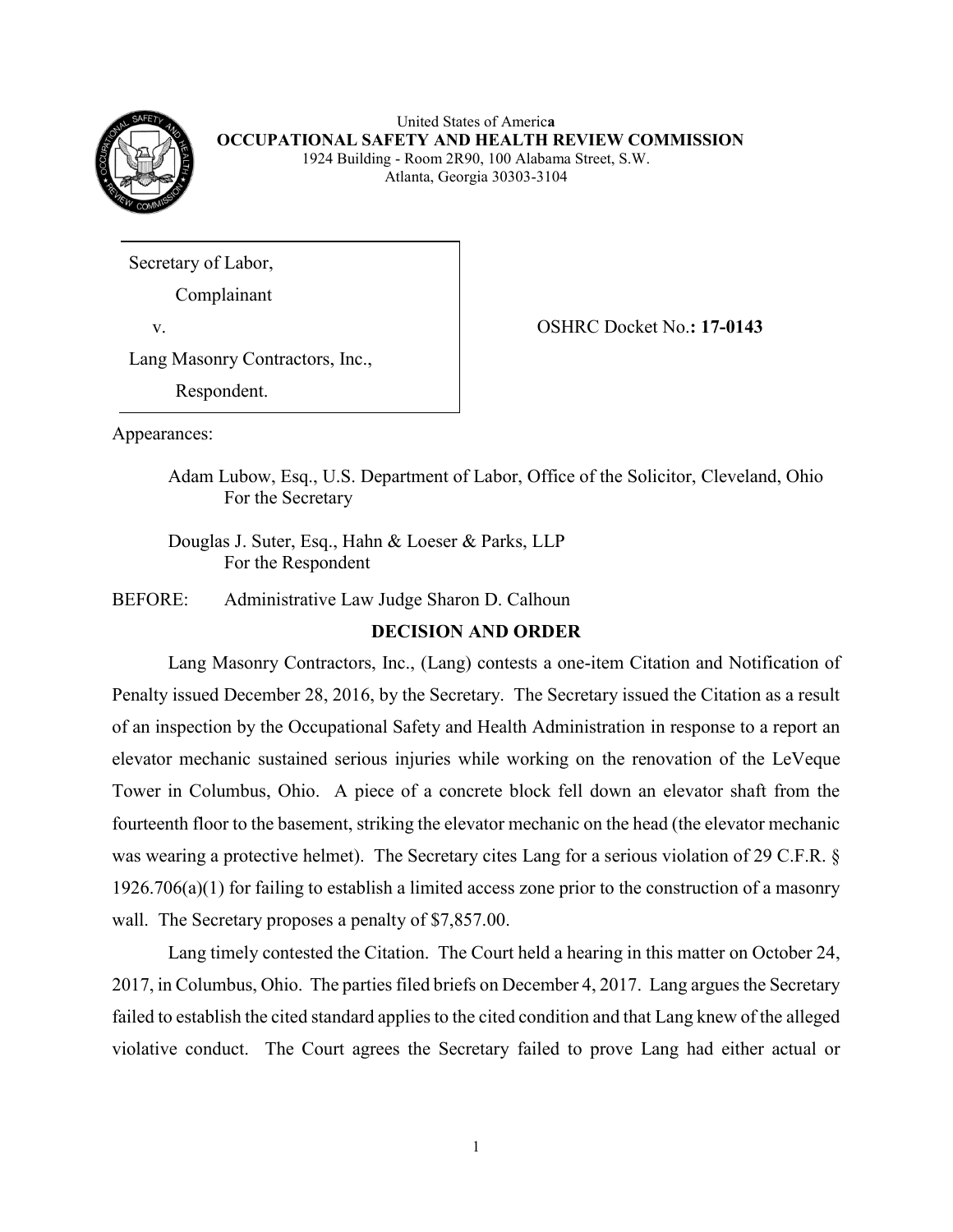constructive knowledge of the violative conduct. For this reason, the Court **VACATES** the cited item and assesses no penalty.

# **JURISDICTION AND COVERAGE**

Lang timely contested the Citation and Notification of Penalty on January 10, 2017. The parties stipulate the Commission has jurisdiction over this action and Lang is a covered business under the Act (Joint Exhibit 1, *Joint Prehearing Statement*, p. 2, ¶ D). Based on the stipulations and the record evidence, the Court finds the Commission has jurisdiction over this proceeding under  $\S 10(c)$  of the Act and Lang is a covered employer under  $\S 3(5)$  of the Act.

# **STIPULATED FACTS**

On August 1, 2017, the parties submitted a *Joint Prehearing Statement*. Paragraph D of that document lists the following nineteen stipulations:

# **D. Admitted Facts**

1. OSHA has jurisdiction over OSHA Inspection Number 1180638.

2. The OSHRC has jurisdiction over this contested OSHA proceeding.

3. The worksite at 50 West Broad Street, Columbus, Ohio entailed the renovation of the historic LeVeque Tower and was a multi-employer worksite.

4. On the LeVeque Tower worksite on September 22, 2016, at approximately 3:20 p.m., a ThyssenKrupp employee working inside an elevator shaft was struck in the head by a piece of concrete block that measured 8 inches x 6 inches x  $1\frac{1}{2}$  inches thick weighing approximately six pounds, which is believed to have fallen from the 14th floor.

5. A concrete block measuring 8 inches x 6 inches x  $1\frac{1}{2}$  inches thick weighing approximately six pounds falling from 14 stories creates a substantial probability of serious physical harm.

6. The ThyssenKrupp employee struck by the falling block suffered fractured vertebrae and other serious injuries.

7. Marquee Development Group was the construction manager who managed and coordinated the work of both Lang Masonry and ThyssenKrupp Elevator.

8. At approximately 9:30 – 9:50 a.m. on September 22, 2016, Lang Masonry Employee Casey Martin and Construction Manager Chris Coffman of Marquee Development discussed the work needed on the elevator shafts on the 14th floor.

9. During that 9:30 a.m. conversation, Marquee Development's Supervisor Chris Coffman had a phone conversation with ThyssenKrupp's Tom Hause. Lang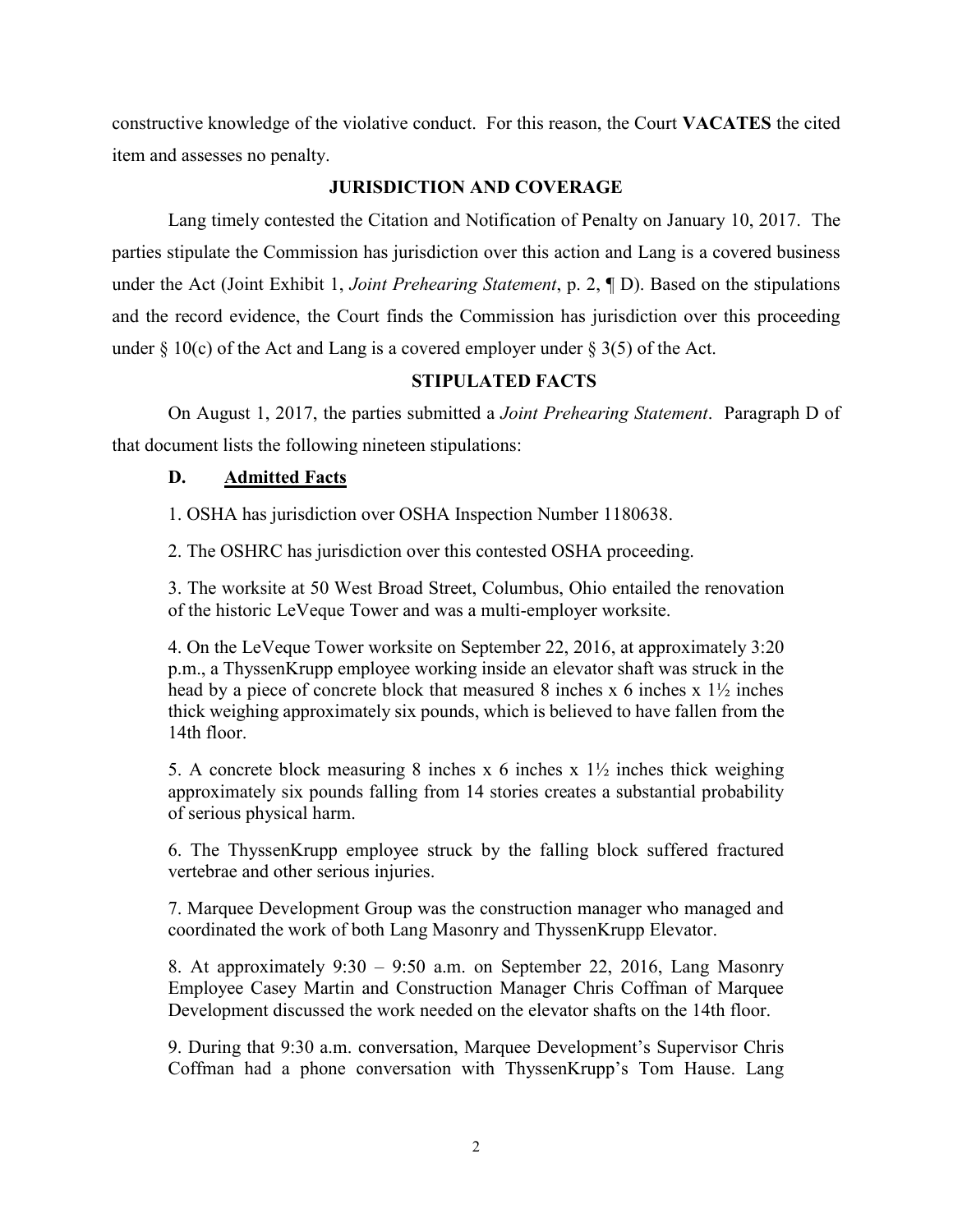Masonry Employee Casey Martin was in the presence of Chris Coffman for this phone call.

10. Marquee Development Supervisor Chris Coffman removed the wooden barrier surrounding the elevator door on the 14th floor on September 22, 2016, in order for Lang Masonry Employee Casey Martin to lay block around the premises of the elevator shaft door on the 14th floor.

11. Following the 9:30 a.m. conversation, Lang Masonry Employee Casey Martin collected materials to perform the block work on the 14th floor elevator enclosure. Around 11:00 a.m., he left the 14th floor for an unrelated meeting. He returned to the 14th floor elevator enclosure at approximately 1:00 p.m. and began laying blocks.

12. Lang Masonry Employee Casey Martin stopped performing block work on the 14th floor elevator enclosure at approximately 2:15 p.m. on the afternoon of September 22, 2016, and moved to the 16th floor.

13. OSHA made no independent determination as to how the piece of concrete block fell down the elevator shaft at the LeVeque Tower worksite at approximately 3:20 p.m. on September 22, 2016.

14. ThyssenKrupp was also responsible for inspecting the elevator barricades before performing work inside the elevator shafts on the LeVeque Tower project.

15. Marquee Development had general supervisory authority over the LeVeque Tower worksite, including the power to correct safety and health violations itself or require other contracts to correct the condition.

16. Marquee Development was issued an OSHA citation as a result of the September 22, 2016, accident (OSHA Inspection Number 1180641).

17. OSHA issued the citation to Marquee Development as "creating, controlling, and correcting" employer.

18. OSHA later reclassified the "Serious" citation issued in OSHA Inspection Number 1180641 to an "Other Than Serious" citation.

19. None of the other Lang Masonry employees at the LeVeque Tower worksite on September 22, 2016, were management.

(Joint Exhibit 1, *Joint Prehearing Statement,* pp. 2-3)

## **TESTIMONY OF WITNESSES**

Three witnesses testified at the hearing. The Secretary called Compliance Safety and Health Officer (CSHO) Dustin Schnipke as his only witness. Lang called Casey Martin, the mason responsible for laying the concrete blocks on either side of the elevator door at issue, and Greg Adams, the company's safety director.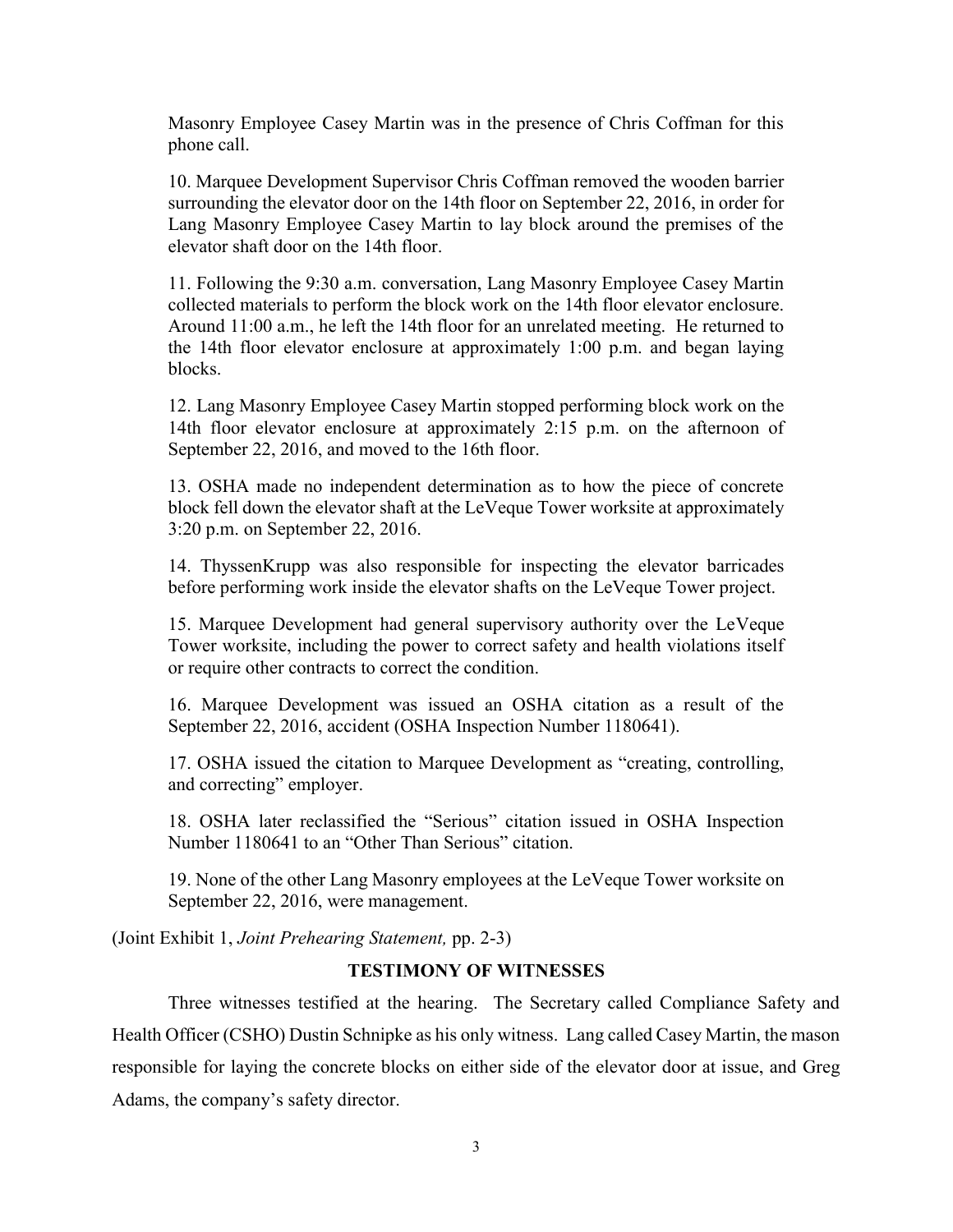#### **CSHO Schnipke**

## *Commencement of Inspection*

CSHO Dustin Schnipke served in the United States Navy for five years. He has a Bachelor's degree in Occupational Safety and a Master's degree in Business Administration. At the time of the hearing he had worked in OSHA's Columbus area office for five and a half years (Tr. 28).

On Monday, September 26, 2016, CSHO Schnipke received an assignment to conduct an accident investigation at the historic LeVeque Tower located at 50 West Broad Street in Columbus, Ohio. OSHA had been notified an elevator mechanic had been struck in the head by a piece of a concrete block that fell from the 14<sup>th</sup> floor to the basement of the building. The accident had occurred on Thursday, September 22. On Tuesday, September 27, CSHO Schnipke went to the LeVeque Tower. The building was undergoing extensive renovations and many workers representing numerous subcontractors were at the worksite. Marquee Development Group (Marquee), owned by Edward Alford, was the construction manager for the project. CSHO Schnipke spoke with Mr. Alford, who gave him an overview of the project and provided information about the September 22 accident (Exh. J-C, pp. 59-63; Tr. 28-32).

After speaking with Mr. Alford, CSHO Schnipke narrowed his investigation to three employers at the worksite: (1) Marquee, who had general supervisory authority over the worksite and who coordinated the work schedules of the subcontractors; (2) ThyssenKrupp Elevator (TKE), the elevator subcontractor who employed the injured employee; and (3) Lang, the masonry subcontractor responsible for laying the concrete blocks on either side of the 14<sup>th</sup> floor elevator door (Tr. 32).

# *Configuration of Concrete Blocks on Either Side of Elevator 5 on 14th Floor*

CSHO Schnipke went to the  $14<sup>th</sup>$  floor and inspected the area around elevator 5, which opens to the hoistway above the basement area where the TKE employee was struck by the concrete block piece. He observed a wooden barricade in place around the door of elevator 5, preventing access to it (Exh. J-D, p. 6; Tr. 38). When the barricade was removed, CSHO Schnipke observed concrete blocks laid three blocks high on the left and right side of the elevator door. On the left side of the elevator door, a steel beam was in place between the area where the concrete blocks were laid and the hoistway space, preventing objects from falling from the 14<sup>th</sup> floor into the hoistway (Exh. J-D, pp. 8-11; Tr. 33-36). On the right side of the elevator door, however, there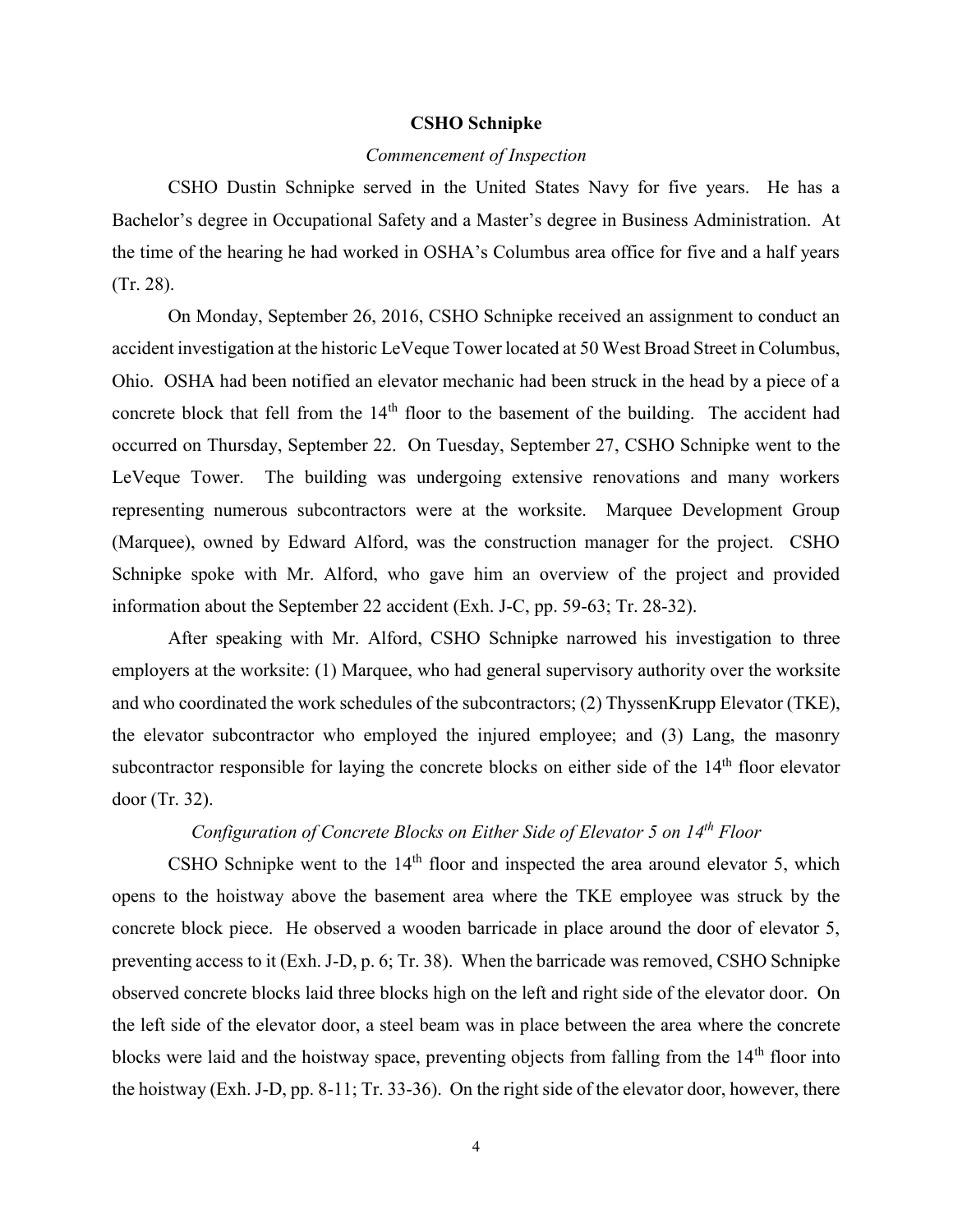was no steel beam to prevent objects from falling. "The right-hand side is open to the interior of the elevator hoistway." (Tr. 35-36)

On the right side of the elevator door, CSHO Schnipke observed a gap between two concrete blocks on the top level, measuring approximately 1½ inches (Exh. J-D, p. 12; Tr. 36-37). On the other side of the concrete blocks (the side nearest the open hoistway) is a ledge approximately 20 inches in width (Exh. J-D, p. 14; Tr. 38). CSHO Schnipke surmised the piece of concrete block that struck and injured the TKE employee had been placed in this gap by Lang's mason (Tr. 37).

From interviews with Marquee supervisor Chris Coffman and with several TKE employees, CSHO Schnipke learned there were seventeen other wooden barricades, similar to the one located at elevator 5, in the 44-story building. Marquee instructed the carpentry subcontractor to construct the barricades. TKE personnel inspected the barricades (Tr. 45).

## *Routine Coordination of Work Schedules for Lang and TKE*

One of Lang's tasks on the renovation project was to lay concrete blocks on either side of the elevator doors, as was done at elevator 5 on the 14<sup>th</sup> floor in this case. CSHO Schnipke learned Lang's performance of this task on a Thursday during the daytime shift was an anomaly.

CSHO Schnipke: [E]very other time that the wall was built around other elevator doors, it was performed either on the weekend or in the evening, and it was scheduled and coordinated with the elevator contractor to ensure that they were not -- no one was working in the elevator shaft. … The other times when [Lang] did the work, built the wall around the new elevator door … they did it on the weekends, and they did it in the evenings when the elevator crew was not working. And in addition, they also -- the elevator was positioned at -- so at the level below where the work was being performed so that the masons could stand on top of the elevator and work from the inside of the shaft.

Q.: So what was the purpose of parking an elevator one level below where the work was being done?

CSHO Schnipke: Well, for one, it would tell the elevator employees that someone was working in the shaft, if --and it would provide a work platform for the masons to work on the inside of the shaft.

Q.: Did it also have any purpose with regard to falling debris?

CSHO Schnipke: Yes. It would -- if the elevator was there, it would catch the falling debris.

…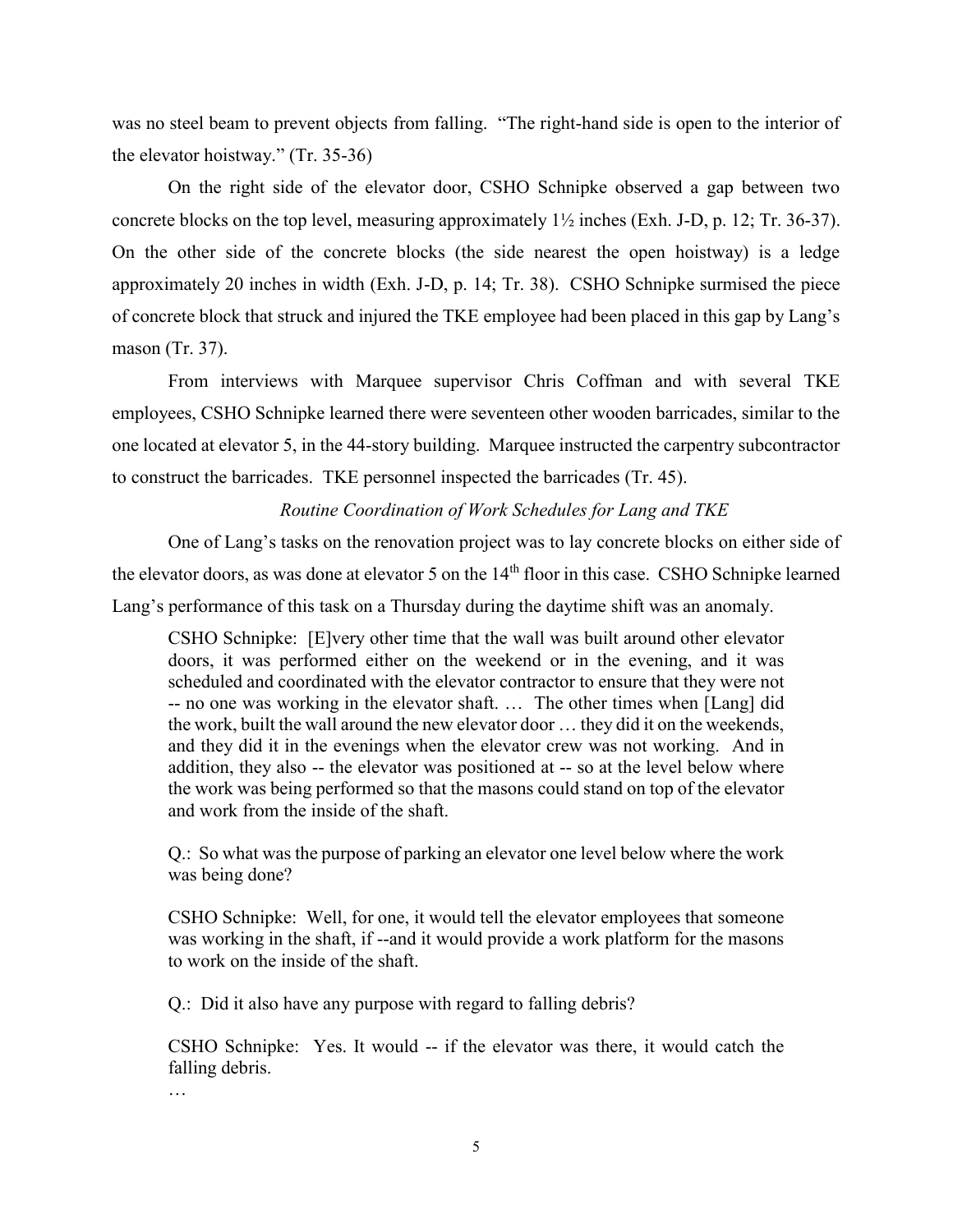Q.: Did [TKE] ever allow work to be done above them?

CSHO Schnipke: No. It was their standard practice never to -- never to allow any work to be performed above them while they were in the elevator pit.

#### (Tr. 45-47)

 $\overline{a}$ 

However, on September 22, 2016, a Thursday, TKE's elevator mechanics were working in the pit of elevator 5 during the day when Lang's mason laid the concrete blocks on the 14<sup>th</sup> floor. As CSHO Schnipke learned, this departure from the standard scheduling procedure occurred due to last minute changes in Lang's schedule and poor communication between the subcontractors and the construction manager.

# *Coordination of Work Schedules for Lang and TKE on September 22, 2016*

Lang was scheduled to lay the concrete blocks on either side of elevator 5 on the  $14<sup>th</sup>$  floor on Saturday, September 24, 2016, when TKE was not scheduled to work. "The plan was to do exactly what they had done every other previous time. When they constructed the wall, the masonry wall, around the elevator doors, the plan was to have the elevator parked at the floor where the masons could work from, from the inside. … So the mason could stand on top of the elevator car." (Tr. 48) The morning of September 22, Lang mason Casey Martin wanted to meet with Marquee superintendent Chris Coffman on the 14<sup>th</sup> floor "to evaluate the work that needed to be done over the weekend." (Tr. 49) He went to the 19<sup>th</sup> floor, where he had been told Mr. Coffman was, and found him talking with TKE supervisor Kevin Calopy and other TKE employees (Tr. 42, 58).<sup>1</sup> Mr. Martin "asked Chris [Coffman], while Kevin [Calopy] was there, if he could go down to the 14<sup>th</sup> floor and take a look at the work that needed to be performed, and Kevin [Calopy], who is the elevator supervisor, said it needed to be done on the weekend. . . . because no one would be working in the elevator shaft." (Tr. 58-59)

Mr. Coffman and Mr. Martin proceeded to the 14<sup>th</sup> floor. Once there, Mr. Coffman used a hand drill to remove the screws attaching the elevator barricade to the wall. After looking at the area around elevator 5, Mr. Coffman and Mr. Martin "decided that the work that needed to be done on Saturday was too much, too much work to be performed in one day. Therefore, Casey [Martin] asked to start work that day." (Tr. 49)

<sup>&</sup>lt;sup>1</sup> Mr. Calopy's name is spelled "Calopick" in the transcript. His signatures on the two pages of his employee statement show the correct spelling (Exh. J-C, pp. 64-65).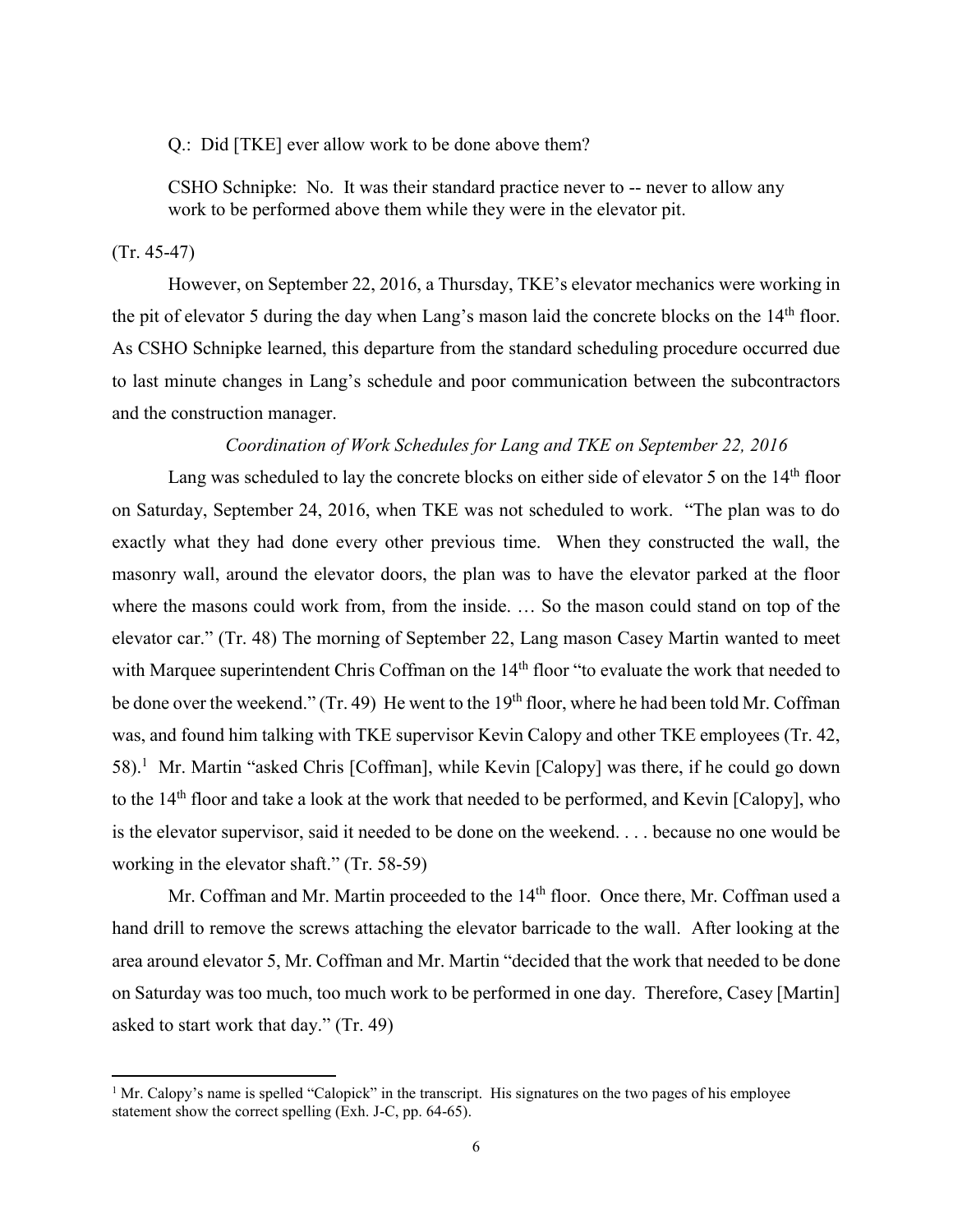At approximately 9:50 a.m., Mr. Coffman used his cell phone to call Tom Hause, a TKE mechanic subordinate to TKE supervisor Calopy, who was working in the elevator pit (Exh. J-C, p. 67; Tr. 50). Mr. Coffman asked Mr. Hause "if Casey [Martin] could start working on the masonry wall, *only on the left side where the steel beam was.*" (Tr. 50) (emphasis added) CSHO Schnipke interviewed both Mr. Coffman and Mr. Hause during his investigation. He noted their recollections of the telephone call diverged on this point, and they presented him with "conflicting statements." (Tr. 50)

Mr. Hause of TKE stated that when Mr. Coffman asked if Mr. Martin could work on the left side only of the elevator 5, he responded, "[N]o, no way. Nobody is perfect, and we don't allow people to work above us." (Tr. 50) Mr. Hause claims he categorically denied Mr. Coffman's request to permit *any* work to be performed overhead while TKE's employees worked in the pit below.

Marquee's Mr. Coffman stated Mr. Hause gave his "[o]kay to working on the left side of the door where the beam was, but still not working on the right side, where it was open into the hoistway." (Tr. 51) Mr. Coffman claims Mr. Hause gave Lang limited permission to work only on the left side of the elevator, where a steel beam served as a barrier between the work area and the hoistway.

Mr. Martin did not participate in this phone call, but he was standing next to Mr. Coffman as it occurred. Mr. Coffman told Mr. Martin he could work on the left side of elevator 5. Mr. Martin told him he was going to "stock the floor" (bring the masonry material and tools to the work area). Mr. Coffman departed from the 14<sup>th</sup> floor with the barricade for elevator 5 still removed (Tr. 52).

# *The Accident*

Mr. Martin stocked the floor. He told CSHO Schnipke that he then met with a vendor before he began laying the concrete blocks at approximately 1:00 p.m. Mr. Martin stated he stopped working at 2:20 p.m.<sup>2</sup> He left "to go check on some other guys" on another floor. He did not plan to return to the 14<sup>th</sup> floor that day but he did not replace the barricade to elevator 5 (Tr. 60). He did not inform Mr. Coffman that he was finished for the day, nor did he ask him to replace the barrier. Mr. Martin told CSHO Schnipke he ran out of mortar just before placing the last piece

 $\overline{a}$ 

<sup>&</sup>lt;sup>2</sup> The parties stipulated Mr. Martin "stopped performing block work on the 14<sup>th</sup> floor elevator enclosure at approximately 2:15 p.m. on the afternoon of September 22, 2016." (Joint Exhibit 1, *Joint Prehearing Statement,* p. 3)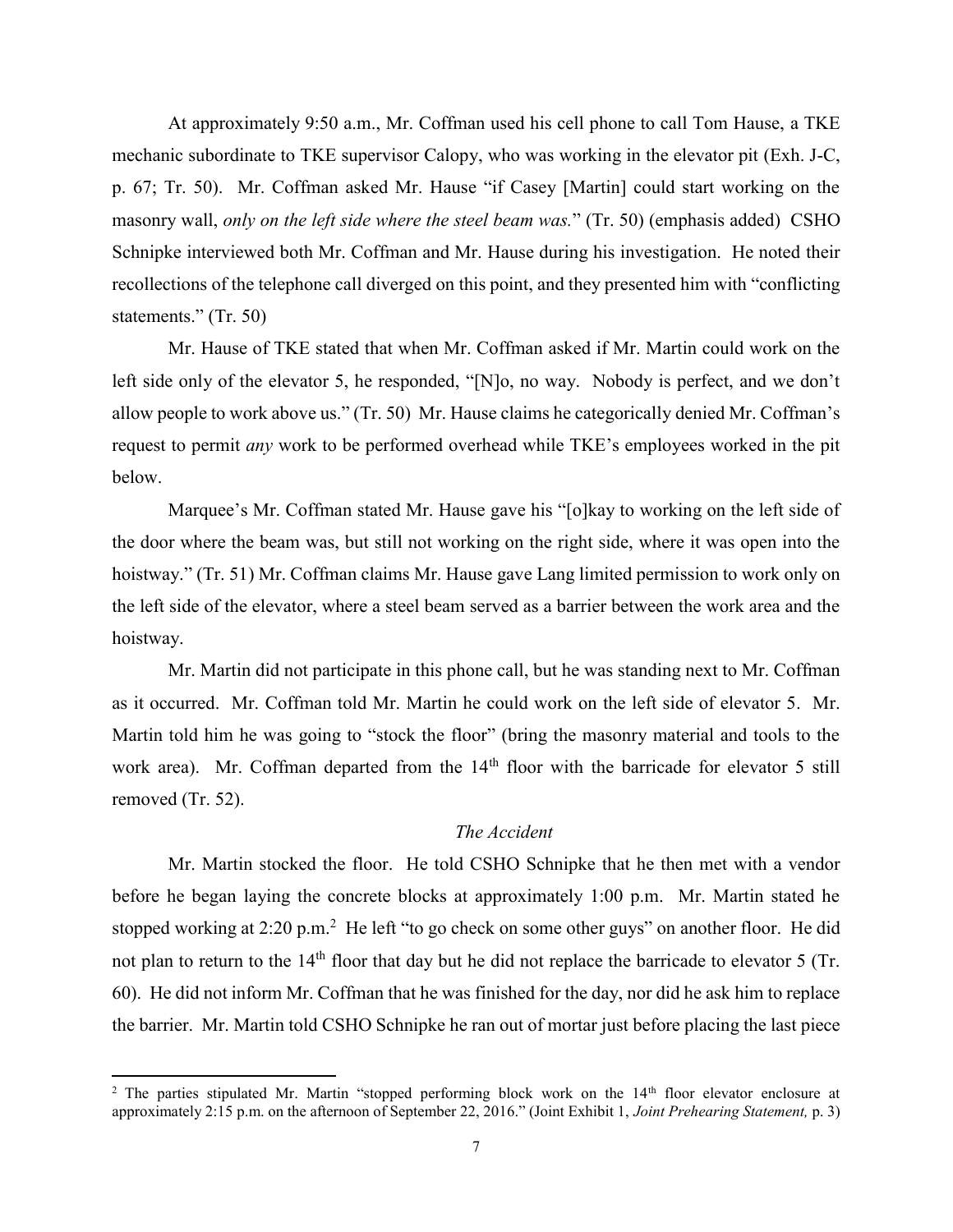of concrete block. "So he just set this piece in there, just dry with no mortar. And so that's how he left it." (Tr. 61) Mr. Martin explained he did this so "the next person that would come on Saturday—they would know that that needed to be mortared in right there." (Tr. 61) Mr. Martin stated he ran out of mortar while working on the *right side* of elevator 5. He was aware of the 20 inch ledge between the concrete blocks and the open hoistway, "and he felt that would catch anything that dropped." (Tr. 62) Mr. Martin was aware TKE employees were working in the hoistway because "the cars were going up and down." (Tr. 62) Mr. Martin stated, "[T]he original plan was to park the car there, but they couldn't do it because they were working." (Tr. 63)

Meanwhile, TKE's mechanics were working in the pit. TKE changed shifts at 2:00 p.m. At approximately 3:20 p.m. (approximately one hour after Mr. Martin claims he stopped working), a piece of concrete block fell down the hoistway of elevator 5 and struck a TKE mechanic in the head. The mechanic sustained fractured vertebrae and other serious injuries as a result of the impact (Tr. 54).

Mr. Martin did not set up a limited access zone prior to beginning work in the area of elevator 5. He did not set up a limited access zone in the basement notifying employees that work was being performed above near the hoistway (Tr. 69-70).

#### **Casey Martin**

Casey Martin has worked as a mason for approximately 25 years. He has been with Lang since 2014 (Tr. 128, 141). He stated masonry work at the LeVeque Tower included "blocking around pipe chases, putting brick in the holes, blocking around elevator doors, things of that nature, nothing outside, just inside to get the hotel and condominium complete." (Tr. 129) Mr. Martin stated rows of bricks or concrete blocks are called "courses." (Tr. 154) He had constructed courses on the sides of two other elevator doors at the LeVeque Tower prior to the September 22, 2016, accident (Tr. 145). On those occasions, TKE brought the elevator car to the floor below the work area so Mr. Martin could stand on top of it and lay the concrete blocks from inside the hoistway (Tr. 145-146).

## *September 22, 2016*

Mr. Martin gave his account of the events of September 22, 2016:

It was about 6:30 in the morning. I arrived for work. I knew my supervisor was not going to be there that day. Around 9 o'clock, I knew that we had to get some work done on this elevator door on the 14th floor, so I talked to Chris [Coffman] and see if we would go over the work and see what was going on, see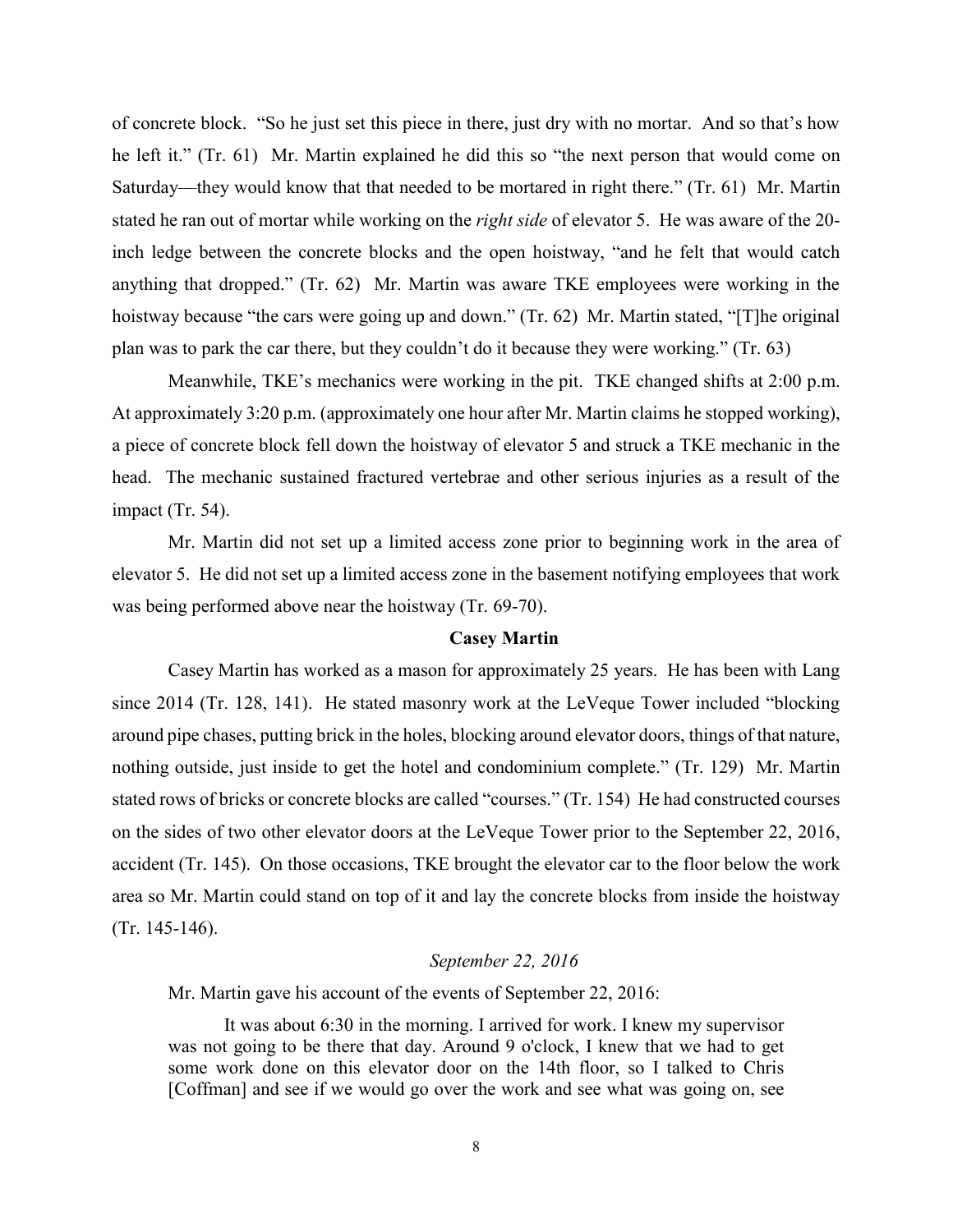what I had to accomplish, see what needed to be done, what materials needed to be stocked, and so forth. …He told me that they needed this enclosure around this elevator door done. And I told him it was longer than a one-day job. It was actually a two-day job with trying to get materials and stuff down to that floor, and one person doing that job, it's longer. So I asked him if I could stock materials on that floor, and I also asked him if I could lay a couple of courses because on the elevator door, it takes a minute. It's not just laying on a simple piece of concrete. You've got to have a nice established base. … Chris said go ahead and stock it. I think he made a phone call to one of the elevator guys. He did not make a call to the elevator supervisor. He made a call to Tom, and I didn't hear what their conversation was about, so after he proceeded with that call, he said, go ahead and start. And I started stocking block and materials of -- or bags of mortar-- on that floor. And then we had a vendor come about 10:30, 11, and I spent a good hour and a half with him. And then I started laying block about 1 o'clock. I ran out of mortar around 2, 2 o'clock or so, and I left a piece of block on top of the wall on the right side. I cleaned up my area, left. About 2:20 I went back up to the 16th floor to finish out the day. We work 10-hour days, so I had a couple more hours to go. And Chris called me about an hour later, said that there was a piece of block that fell down the elevator shaft.

(Tr. 131-134)

On cross-examination, Mr. Martin conceded the TKE employees working in the pit believed he was still working on the 14<sup>th</sup> floor when the piece of concrete block fell and struck the TKE mechanic in the head at approximately 3:20 p.m.

Q.: Okay. Around 3:20 that day you get a phone call from Chris –

Mr. Martin: Yes, sir.

Q.: -- that the block had fallen.

Mr. Martin: Yes, sir.

Q.: And you went down to the basement.

Mr. Martin: Yes, sir.

Q.: And the Thyssen employees had found the block.

Mr. Martin: Yes, sir.

Q.: You went back up to 14.

Mr. Martin: Yes, sir.

Q.: And you went with the Thyssen employees.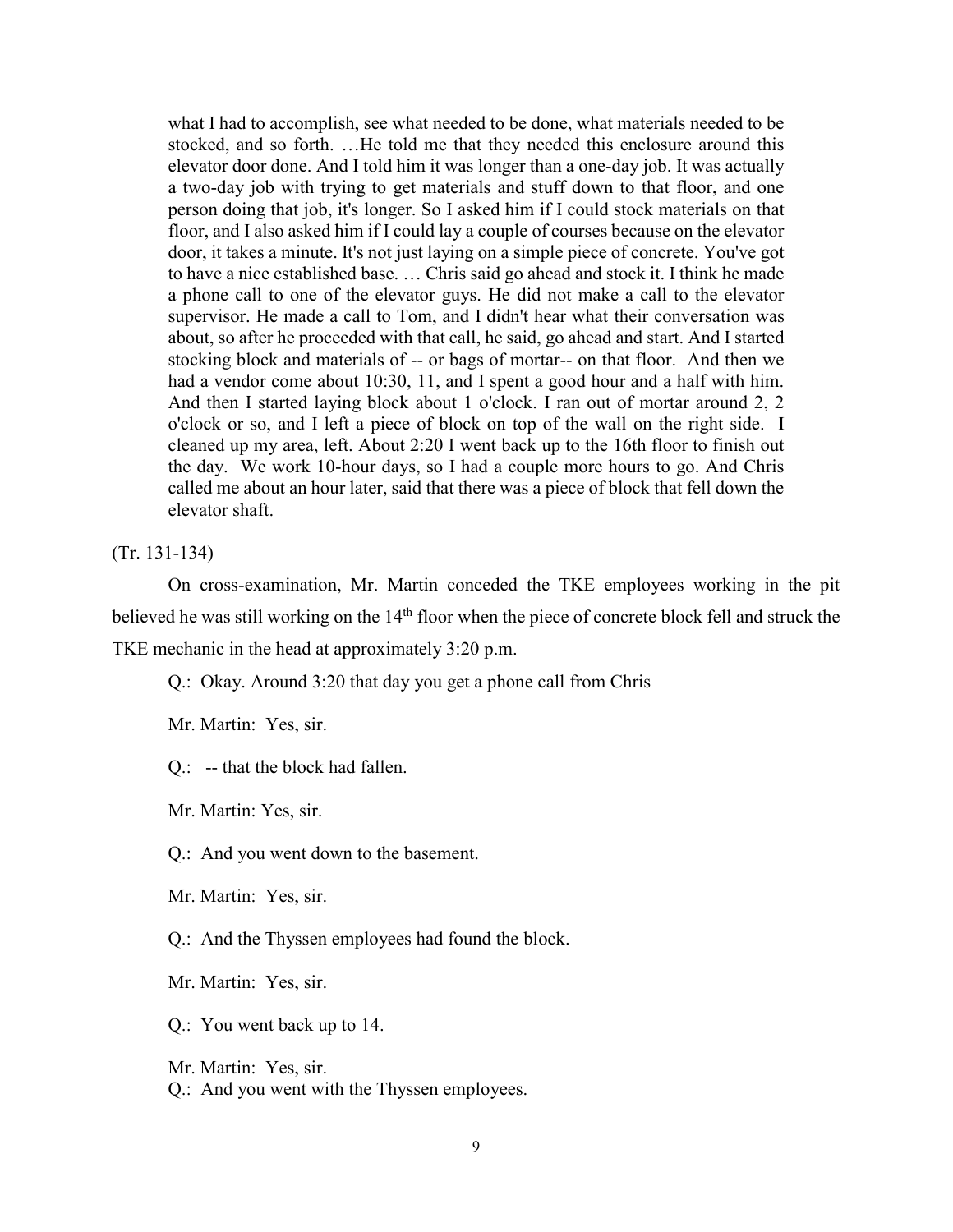- Mr. Martin: Yes, sir.
- Q.: They confronted you.
- Mr. Martin: Yes, sir.
- Q.: They were mad.
- Mr. Martin: Yes, sir.
- Q.: Really pissed off. They accused you of dropping the brick.
- Mr. Martin: No.
- Q.: They didn't accuse –
- Mr. Martin: Well, they accused me of dropping the brick, but -- yes.
- Q.: So you told them you had just left the block there dry.
- Mr. Martin: I left the block on top of the wall, yes, sir.
- Q.: Okay. And you weren't still working at the time.
- Mr. Martin: I was –
- Q.: You weren't still working on 14 at the time.
- Mr. Martin: No, sir.

 $(Tr. 157-159)^3$ 

 $\overline{\phantom{a}}$ 

Mr. Martin said he did not realize Mr. Coffman intended him only to work on the left side of the elevator door. "That's what I misunderstood. He said you could lay a couple of courses on the right side. … That's what I misunderstood, that I thought he said that." (Tr. 148-149) Mr. Martin denies knowing TKE employees were working at the bottom of the hoistway as he

<sup>&</sup>lt;sup>3</sup> CSHO Schnipke testified he was unable to determine the cause of the piece of concrete block falling into the hoistway (Exh. J-A, 54-55; Tr. 101-102). "I don't know whether it was dropped out of someone's hand or whether it fell due to an elevator going by or whatever reason." (Tr. 122) Any suggestion by the Secretary that Mr. Martin was still working by elevator 5 on the 14<sup>th</sup> floor when the piece of concrete block fell and injured the TKE mechanic is foreclosed by the parties' stipulation: "Lang Masonry Employee Casey Martin stopped performing block work on the 14th floor elevator enclosure at approximately 2:15 p.m. on the afternoon of September 22, 2016, and moved to the 16th floor." (Joint Exhibit 1, *Joint Prehearing Statement,* p. 3)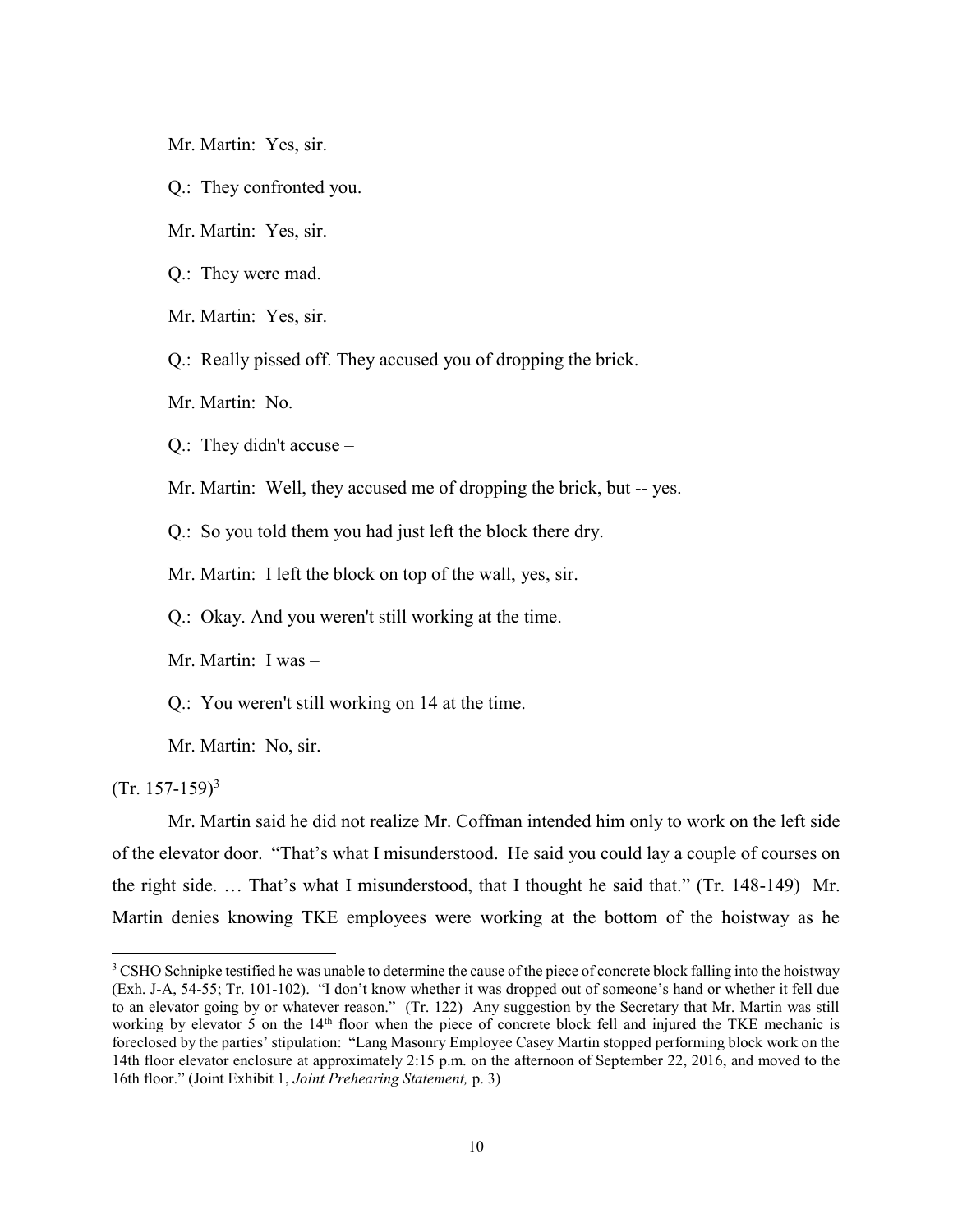constructed the courses on the 14<sup>th</sup> floor. The elevator door was closed so he could not look down the hoistway. "You need a special key to open that door." (Tr. 136) Although not certain of TKE's work schedule, he believed TKE employees would not spend a lot of time in the pit of the hoistway of elevator 5.

What I understood was they were in like two or three or four different shafts that day doing work, and they just had limited work in that pit of that day, and they were running two shifts. I did not know exactly where they were at through the day or whatnot. I didn't see any elevator guys through the day, so ...

(Tr. 134-135)

## *Supervisory Status of Casey Martin*

Lang had temporarily designated Mr. Martin as a supervisor in the spring of 2016 at the LeVeque Tower for a period of two or three weeks (Tr. 140). "We were a little behind on the schedule, and I was just going in there, doing wall patches, and stuff like that, a lot of hole patches on the upper floors. We were kind of scattered out of the company at the time, so I think Mike had enough confidence in me -- Mike is one of my supervisors at the time. Mike had enough confidence in me that I could get the job done." (Tr. 141) On May 23, 2016, Mr. Martin gave a tool box talk to Lang's crew on proper lifting techniques. He signed his name on the sign-in sheet for the tool box next to the space marked "Supervisor." (Exh. J-A, p. 70; Tr. 140)

Mr. Martin stated he was not a supervisor on September 22, 2016. Corey Dille was Lang's supervisor at the LeVeque Tower during that time, but he was not onsite that day. Mr. Martin was the most senior employee of the three Lang employees present (Tr. 142-143). Mr. Martin was asked why he told CSHO Schnipke, during a telephone interview on October 31, 2016, that he was "the boss" on site for Lang the day of the accident.

Mr. Martin: I guess I took it in -- yeah, took it in responsibility that day because I was the senior mason, and [Lang's regular supervisor] Corey [Dille] was not there that day, so I guess I would say I was boss. But I never was technically . . . the boss, so --

Q.: But you told Dustin [Schnipke] that you were the boss.

Mr. Martin: Yes.

Q.: Okay. And that's because Corey was off.

Mr. Martin: Yes, sir. (Tr. 144)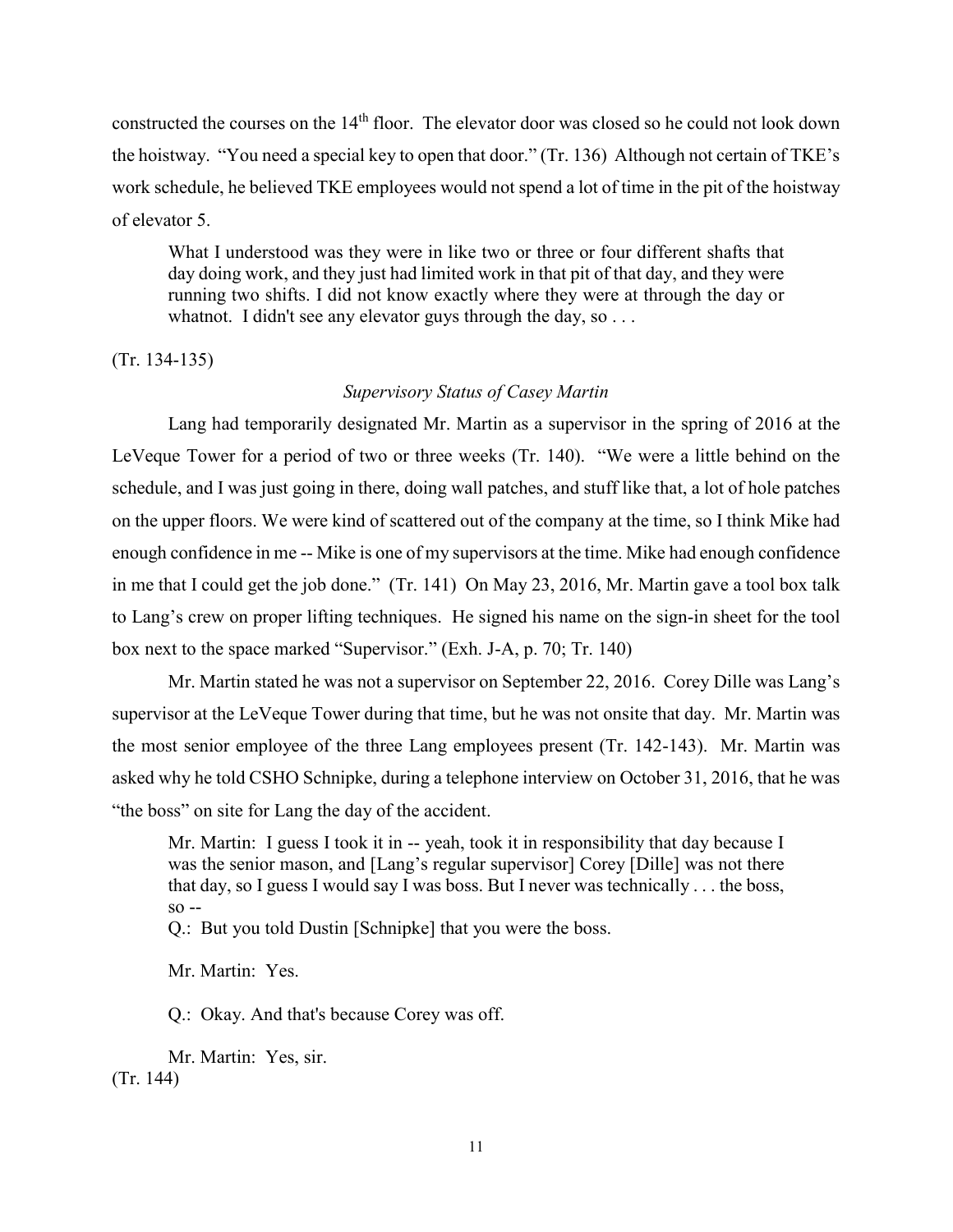#### **Greg Adams**

Greg Adams has been with Lang approximately 15 years. He started as a mason and eventually transitioned to the position of safety director (Tr. 163). He did not work onsite at the LeVeque Tower, but visited it every two or three weeks (Tr. 170).

Mr. Adams described the work Mr. Martin was performing on either side of elevator 5 as "an infill." (Tr. 169) He does not classify infill work as "construction of a masonry wall. It's just filling in an area." (Tr. 169) Mr. Adams stated Mr. Martin's job title on September 22, 2016, was "mason," and no Lang management personnel had designated him as a supervisory employee (Tr. 169). When asked if there were times Lang did not have a supervisor on site, Mr. Adams responded, somewhat confusingly, "Well, considering that Casey is a mason, our project manager generally will have multiple sites, and he can stop in while he's in Columbus if there [are] issues or meetings or things like that. So I would say a designated employee that can provide disciplinary action or things of that nature of upper management, I would say yes." (Tr. 171)

## **THE CITATION**

## *The Secretary's Burden of Proof*

"An employer is liable for violating an OSHA safety standard if the Secretary of Labor can show the following by a preponderance of the evidence: (1) the standard applies to the cited conditions, (2) the requirements of the standard were not met, (3) employees had access to the hazardous condition, and (4) the employer knew or should have known of the hazardous condition with the exercise of reasonable diligence." *R.P. Carbone Const. Co. v. Occupational Safety & Health Review Comm'n*, 166 F.3d 815, 818 (6th Cir. 1998)

## **Item 1: Alleged Serious Violation of § 1926.706(a)(1)**

Item 1 of the Citation alleges,

At the worksite located at 50 West Broad Street, Columbus, Ohio, on the  $14<sup>th</sup>$  floor, the employer failed to ensure a limited access zone was established prior to the beginning construction of a masonry wall around the newly installed #5 elevator door, thereby exposing other contractors' employees to a struck-by hazard of falling material into the elevator hoistway.

Section 1926.706(a) states,

A limited access zone shall be established whenever a masonry wall is being constructed. The limited access zone shall conform to the following:

(1) The limited access zone shall be established prior to the start of construction of the wall.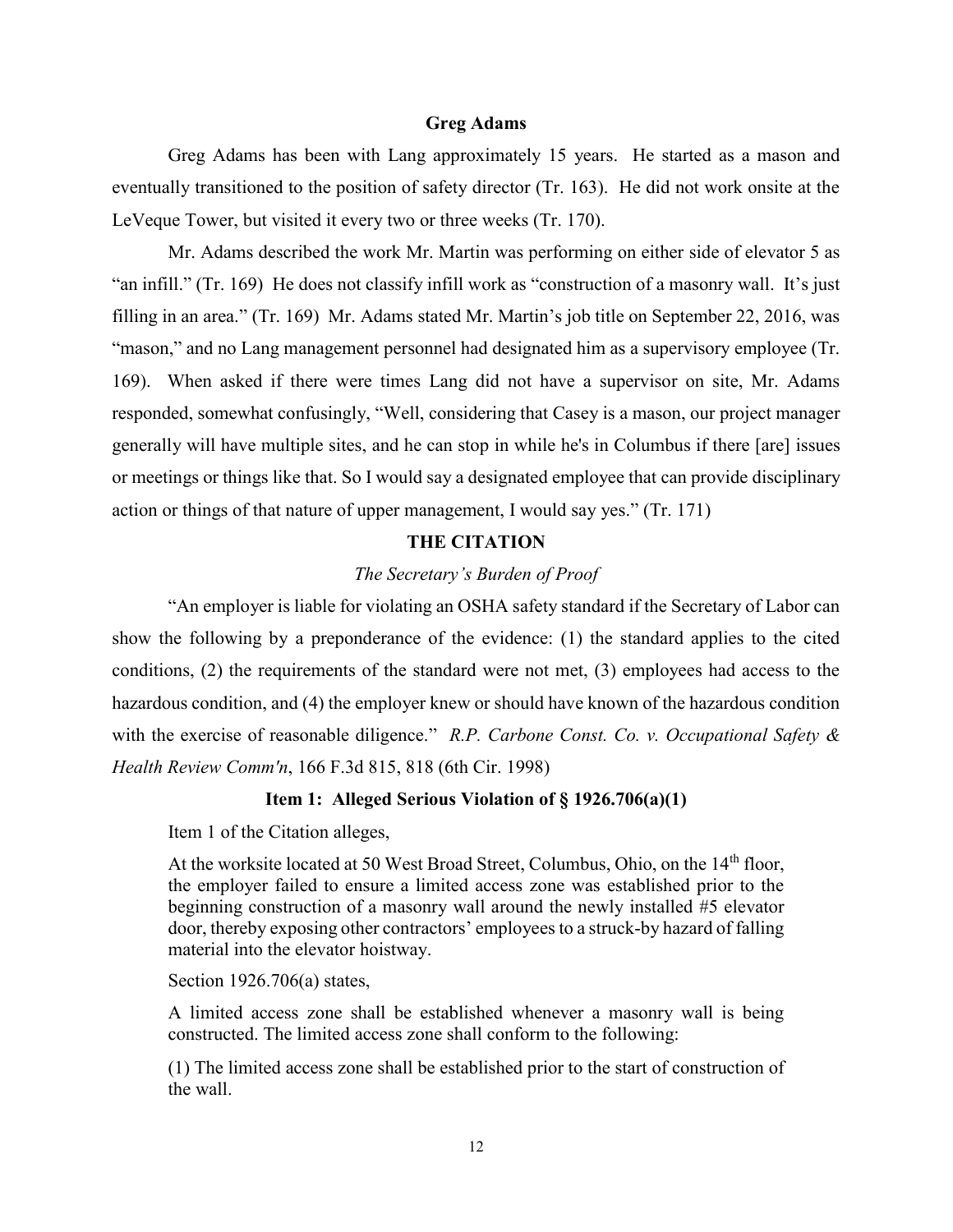Section 1926.400(b)(4) defines "limited access zone" as "an area alongside a masonry wall, which is under construction, and which is clearly demarcated to limit access by employees."

# **(1) Applicability of the Cited Standard**

Section 1926.706(a)(1) is found in *Subpart Q—Concrete and Masonry Construction* of the construction standards. Section 1926.700(a) sets out the scope and application of the subpart. "This subpart sets forth requirements to protect all construction employees from the hazards associated with concrete and masonry construction operations performed in workplaces covered under 29 CFR Part 1926."

As the full name of the company indicates, Lang is a masonry contractor and its employees are masons. Lang contends, however, mason Casey Martin was not constructing masonry walls on either side of the 14th floor elevator on September 22, 2016, and, therefore, the requirement under § 1926.706(a)(1) to establish a limited access zone does not apply. Lang bases this argument on Mr. Adams's testimony that he did not consider the infill work on either side of elevator 5 to be wall construction and CSHO Schnipke's acknowledgement that infill work is not "the typical scenario" in which OSHA would cite  $\S$  1926.706(a)(1). The typical scenario to which the cited standard applies would involve a tall, freestanding wall. Yet, CSHO Schnipke testified, § 1926.706(a)(1) also applies to the infill work because "it was a wall, even though it wasn't a big wall. It was a wall that was constructed to apportion off part of a building." (Tr. 65)

In promulgating §1926.706, OSHA specifically considered, and rejected, applying the standard to masonry walls of a minimum height. The agency stated, "If the wall *is 8 feet or under in height,* the limited access zone must remain in place until the wall is adequately supported to prevent overturning and collapse. Such support can be obtained as a result of the wall having reached sufficient strength to prevent overturning and collapse, having been permanently supported, or having been braced." *Concrete and Masonry Construction Safety Standards,* 53 Fed. Reg. 22612-01 (June 16, 1988) (emphasis added). No exception is made for walls of low height.

The infills constructed by Mr. Martin are three courses high (Exh. J-D, pp. 9-10). Using the dimensions of the piece of concrete block that fell, as stipulated by the parties, the infills constructed by Mr. Martin were approximately 2 feet high (*Joint Prehearing Statement,* p. 2). As Lang's safety director acknowledged, the method of constructing an infill is the same as of a masonry wall.

Q.: You referred to this work as infill.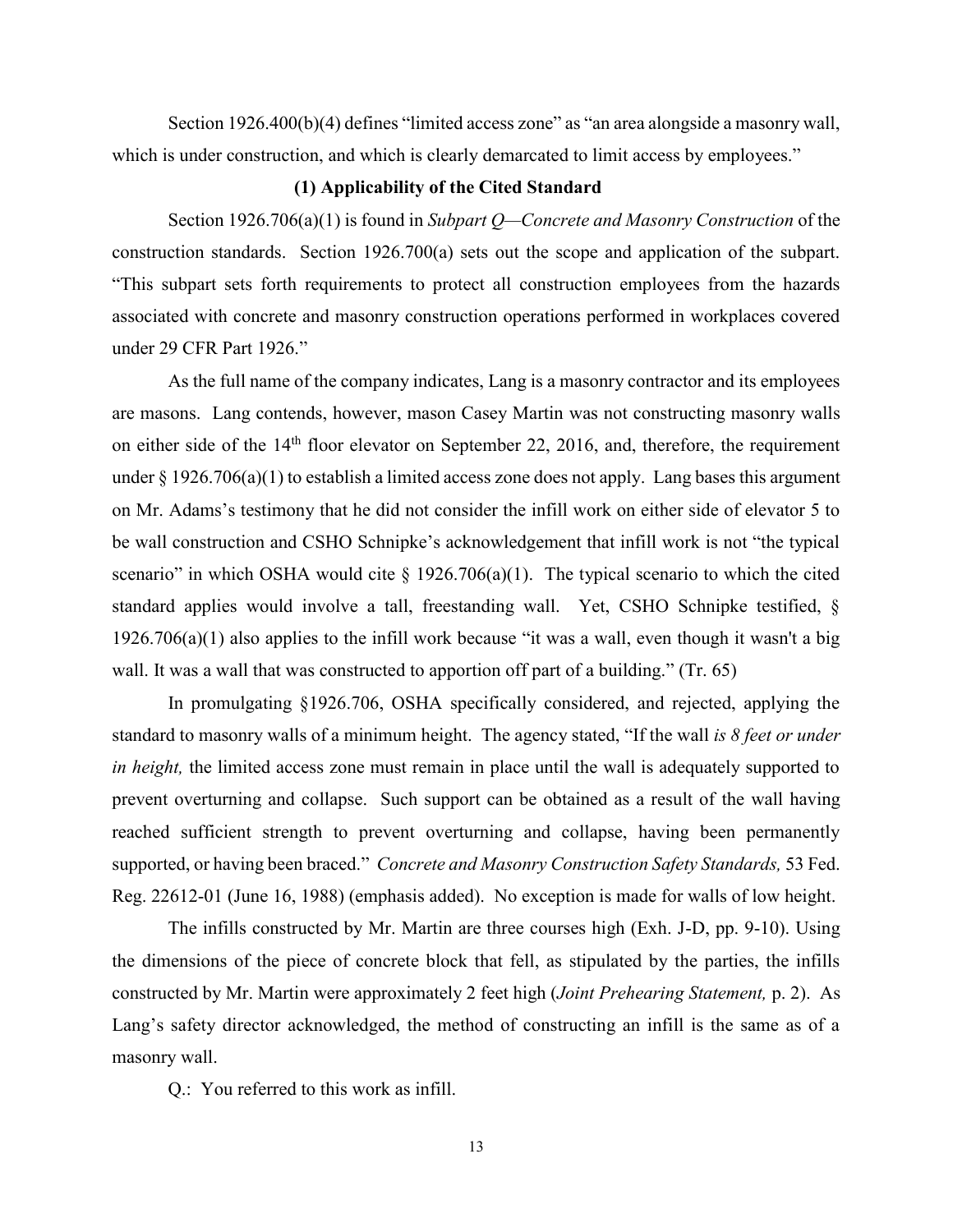- Mr. Adams: Yes, sir.
- Q.: And that is laying the blocks around the outside of the elevator door.
- Mr. Adams: Correct.
- Q.: And that is to connect the new elevator door to the existing wall.
- Mr. Adams: Correct.
- Q.: Okay. You are laying concrete blocks?
- Mr. Adams: You will.
- Q. And those are considered masonry blocks.
- Mr. Adams: Correct.
- Q.: They're stacked?
- Mr. Adams: Yes.
- Q.: And they're mortared.
- Mr. Adams: Yes.
- Q.: They partition off a section of the building.
- Mr. Adams: They will.
- Q.: By partitioning the elevator shaft from the outside of the elevator.

Mr. Adams: Correct.

(Tr. 171-172)

As described in Mr. Adams's testimony, construction of the infills is indistinguishable from construction of a masonry wall. The Court determines  $\S$  1926.706(a)(1) applies to the cited condition in this case.

#### **(2) Terms of § 1926.706(a)(1) Were Violated**

Section 1926.706(a)(1) requires the employer to establish a limited access zone prior to the start of the construction of the wall. CSHO Schnipke testified that in order to establish the limited access zone, Lang needed to verify the TKE employees (and any other employees) were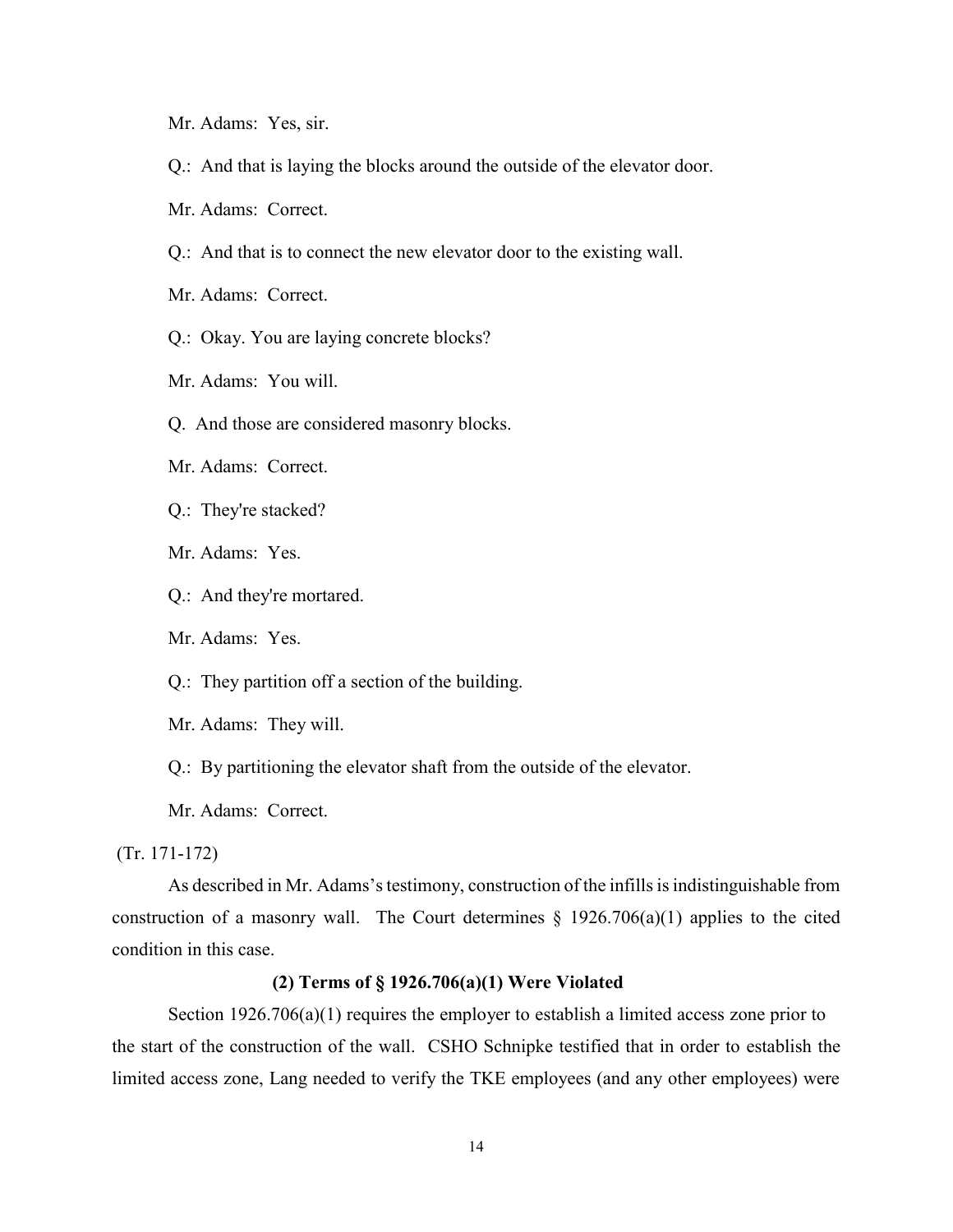removed from the hoistway and then set up a barricade in the basement to prevent employees from entering the hoistway (Tr. 68-69). Mr. Martin did not do this (Tr. 69-70).

Lang argues it did not violate § 1926.706(a)(1), based on a *Standard Interpretation Letter* issued by OSHA February 6, 1989, in response to questions raised by the Colorado Masonry Construction Association. The first question answered in the Letter indicates it is the responsibility of the exposing employer (in this case, TKE) to establish a limited access zone.

1. Which employer is responsible for the creation/establishment of the Limited Access Zone?

Suggested Response: The establishment of the zone is the responsibility of the employer(s) whose employees are exposed. This is not to say that the exposing employers will actually mark off, barricade, etc. the zone, but they must ensure the establishment of the zone, the bracing of the wall, and/or otherwise supporting the wall to protect their exposed employees. An analogy would be the application of the zone, the bracing of the wall, and/or otherwise supporting the wall to protect their exposed employees.

(*Standard Interpretation Letter* for § 1926.704(a))<sup>4</sup>

Lang ignores the follow-up question, which establishes the creating employer (Lang) may be held responsible for establishing the limited access zone in certain circumstances, including one present in this case.

3. If only employees of other contractors are exposed to a wall and no Limited Access Zone has been established, can the mason contractors be cited for not establishing the zone?

Suggested Response: [T]the mason contractors may or not be cited, depending on whether or not the exposing employer(s) met the "Legitimate Defense Test". To determine this, certain questions must be answered: (1) Who created the hazard, (2) Who had the authority or the ability to correct the hazard, (3) Was there reasonable effort made to persuade the controlling contractor to correct the hazard, and (4) Did the exposing employer instruct/train his employees on how to avoid or minimize dangers associated with the conditions. If it is determined that the exposing employers took all possible actions, short of walking off the job, to protect his employees, that employer would not be cited. Then the employer(s) in the best position to correct the hazard could be cited.

 $\overline{a}$ 

Here, (1) Lang created the hazard; (2) Marquee and Lang had the authority to correct the hazard; (3) TKE was not aware Lang was working on the  $14<sup>th</sup>$  floor next to the exposed hoistway

*Id.* 

<sup>4</sup> The *Standard Interpretation Letter* can be found at

https://www.osha.gov/pls/oshaweb/owadisp.show\_document?p\_table=INTERPRETATIONS&p\_id=19743.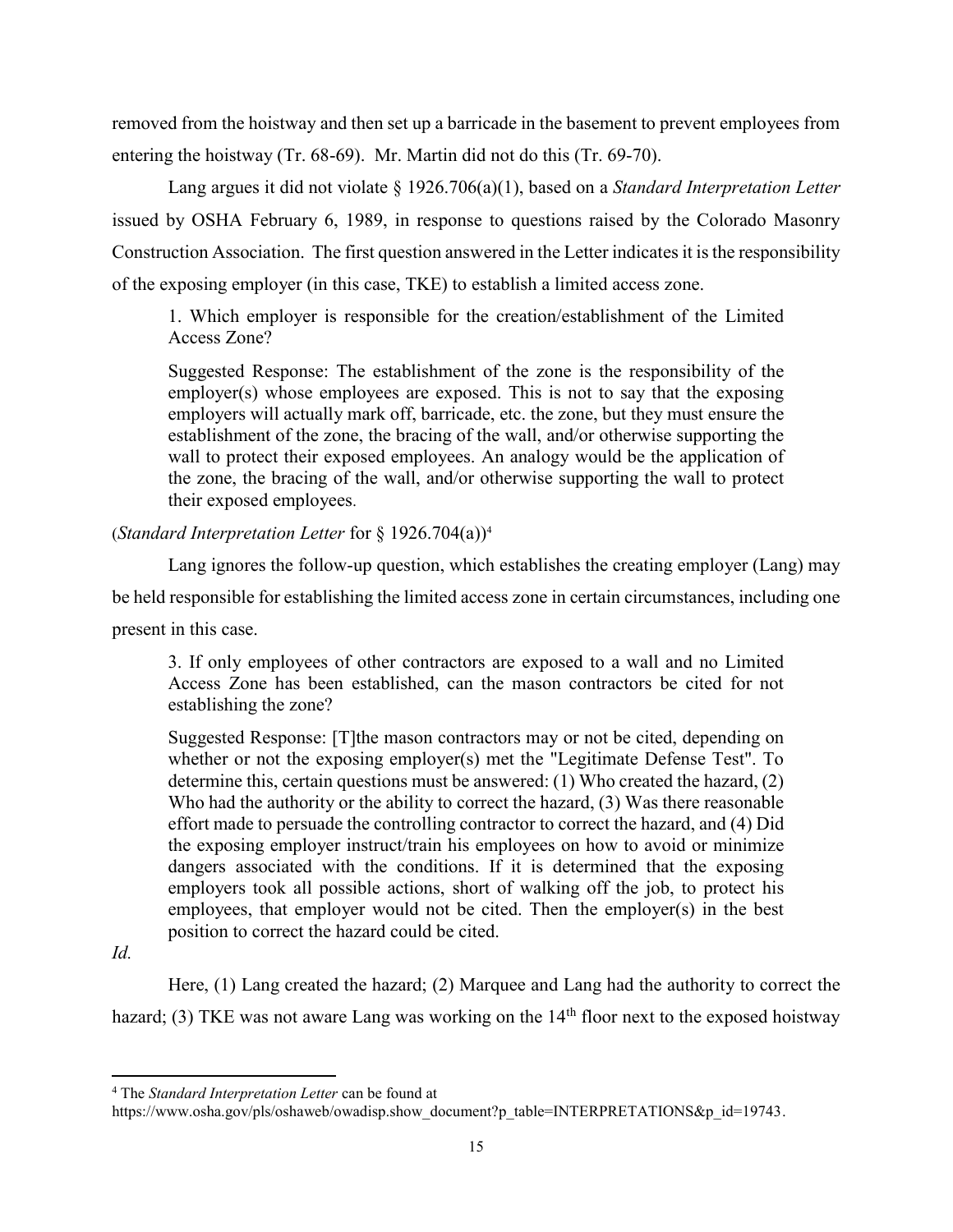on September 22, 2016, but it made a reasonable effort generally to protect its employees by having Marquee erect protective barriers around the elevator doors; and (4) TKE instructed its employees to avoid the associated dangers by implementing a strict rule that employees of other employers could not work above TKE's employee. The record establishes Lang was in the best positon to correct the hazard.

The Secretary has established Lang failed to comply with the terms of  $\S$  1926.706(a)(1)

#### **(3) Employees Had Access to the Violative Condition**

At least two TKE employees, Tom Hause and the injured employee, were working in the pit of the elevator 5 hoistway on September 22, 2016, because no limited access zone had been established to warn them of overhead work, or to prevent their access to the hoistway. Lang argues Hause was not an exposed employee because the Secretary "did not prove or present any evidence or testimony that any [TKE] employees, or any employees on the LeVeque site for that matter, were in the  $14<sup>th</sup>$  floor elevator shaft between 1:00 p.m. and 2:15 p.m. when Lang Masonry employee Casey Martin was performing his masonry work." (Lang's brief, p. 9)

It is not the Secretary's burden, however, to establish an employee was actually exposed to a hazard—it is sufficient to show it was reasonably predictable employees could be in the zone of danger.

[T]he Commission has recognized that exposure may be established by showing "that it is reasonably predictable either by operational necessity or otherwise (including inadvertence), that employees have been, are, or will be in the zone of danger." *Nuprecon LP*, 23 BNA OSHC 1817, 1819 (No. 08-1307, 2012). … *See N. Landing Line Constr. Co.*, 19 BNA OSHC 1465, 1471 (No. 96-0721, 2001) (exposure established where "bracket installation work was so close to ... energized parts that minimal upward movement, inadvertent or otherwise, would have placed some part of [an employee's] body closer than [the OSHA standard's minimum working distance]").

*Briones Util. Co*., 26 BNA OSHC 1218, 1219 (No. 10-1372, 2016).

Here, it was part of the TKE mechanics' work assignment to be in the pit of the hoistway. They had continual access to the hoistway because there was no limited access zone established to prevent them from entering the area.

Employees may be in the zone of danger "when they engage in activities in the course of their assigned working duties, their personal comfort while on the job, or their normal means of ingress and egress to their assigned workplaces." *Id.* The zone of danger is "that area surrounding the violative condition that presents the danger to employees which the standard is intended to prevent." *RGM Constr. Co.*,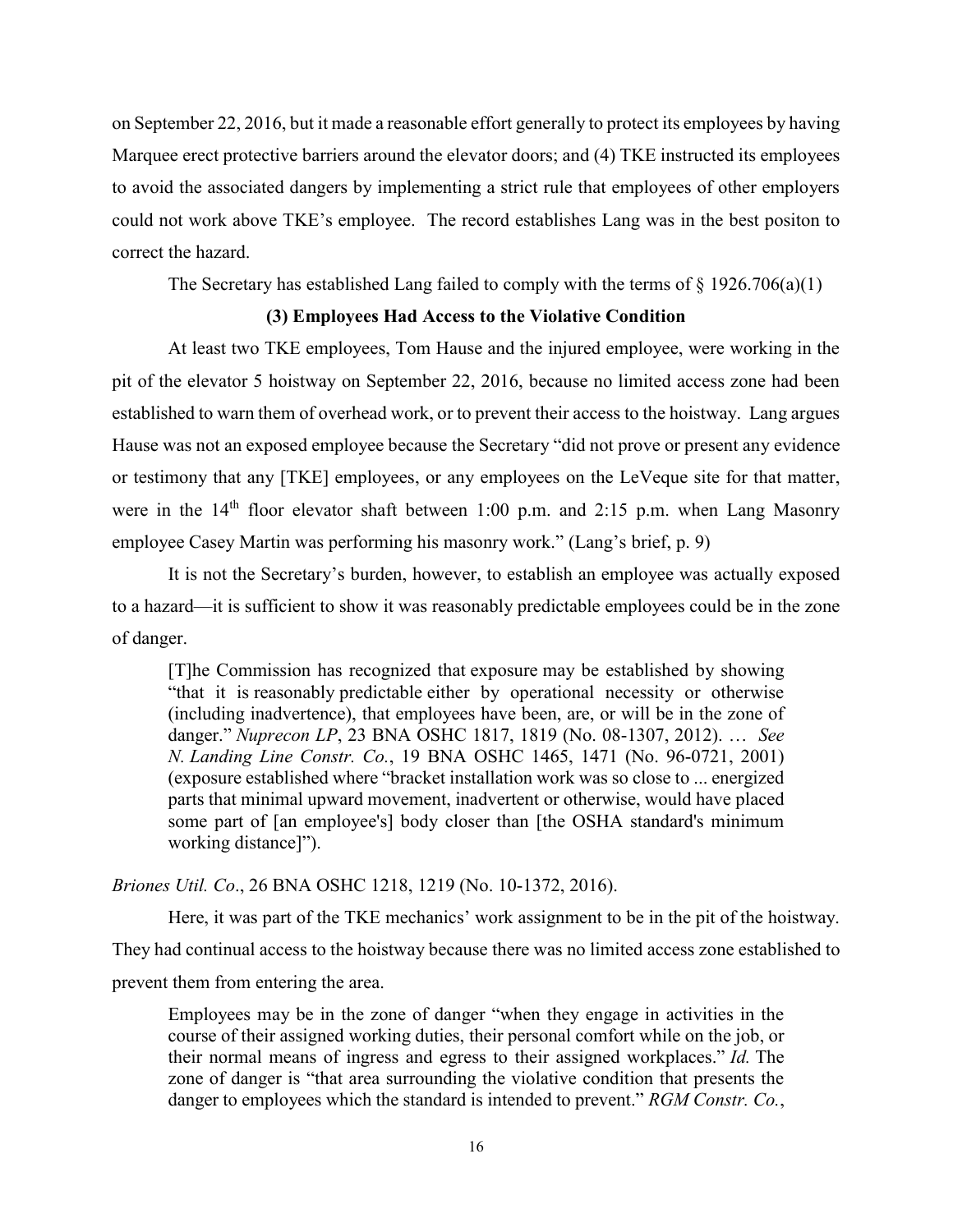17BNA OSHC1229, 1234, 1993-95CCH OSHD ¶ 30,754, p.42,729 (No. 91- 2107,1995).

*KS Energy Servs., Inc.,* 22 BNA OSHC 1261, 1265 (No. 06-1416, 2008).

Lang also is too narrow in its conception of the time period of the exposure, asserting exposure could only occur "between 1:00 p.m. and 2:15 p.m. when Lang Masonry employee Casey Martin was performing his masonry work." (Lang's brief, p. 9) The violation was failing to establish a limited access zone "prior to the start of construction of the wall." Section 1926.706(a)(5) provides:

The limited access zone shall remain in place until the wall is adequately supported to prevent overturning and to prevent collapse unless the height of wall is over eight feet, in which case, the limited access zone shall remain in place until the requirements of paragraph (b) of this section have been met.

Contrary to Lang's argument, its violation of  $\S$  1926.706(a)(1) did not begin and end with Mr. Martin's hands-on time working on the infills on either side of elevator 5 on the  $14<sup>th</sup>$  floor. The violation continued until the infills were "adequately supported to prevent overturning and to prevent collapse." The violation did not end when Mr. Martin stated he ended his work on the 14<sup>th</sup> floor at 2:15 or 2:20 on September 22, 2016. The injured employee was actually exposed to the hazard created by Lang's violation of the standard, and it was reasonably predictable that any of the TKE employees working that day had access to the hoistway.

The Court determines the Secretary has established TKE's employees were exposed to struck-by hazards created by Lang's violation of the cited standard.

#### **(4) Employer Knowledge**

The fourth and final condition for a prima facie violation of the Act requires that the employer knew of the hazardous condition, or could have known through the exercise of reasonable diligence. … The knowledge of a supervisor or foreman, depending on the structure of the company, can be imputed to the employer. See *Danis–Shook Joint Venture XXV*, 319 F.3d at 812 (observing that "the knowledge of a supervisor may be imputed to the employer" and ascribing the foreman's knowledge of his own failure to wear protective gear to the defendant company).

*Mountain States Contractors, LLC v. Perez*, 825 F.3d 274, 283–84 (6th Cir. 2016).

It is on this element the Secretary's case stumbles. According to the record evidence, Casey Martin was the only Lang employee on or off site who was aware of his decision to construct the infills on either side of the elevator 5 on the  $14<sup>th</sup>$  floor on September 22, 2016, instead of waiting until the scheduled Saturday date. To prove actual knowledge of the violation of  $\S 1926.706(a)(1)$ ,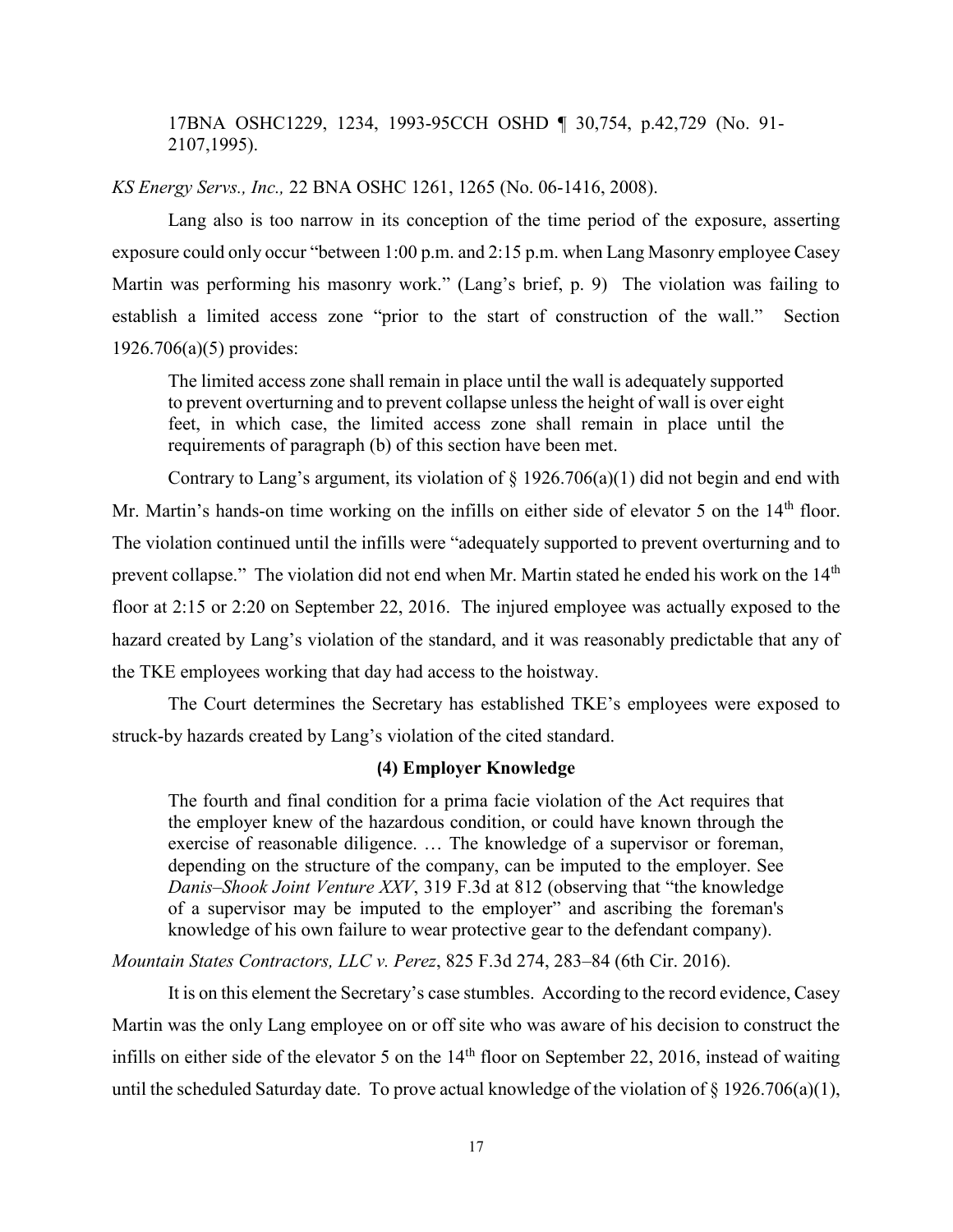the Secretary must show Mr. Martin was a supervisory employee of Lang, in order to impute his knowledge to Lang.

The Secretary asserts it did so, based on the following evidence: (1) Mr. Martin told CSHO Schnipke in his October 31, 2016, telephone interview that he was "the boss" for Lang the day of the accident; (2) Mr. Martin was the most senior of the three Lang employees working at the site that day, and no upper management personnel were onsite; (3) Mr. Martin spoke with Marquee's Chris Coffman to determine Lang's scope of work that day; (4) Mr. Martin met with a scaffolding vendor; and (5) Mr. Martin "checked" on the two other Lang employees after he finished the infill work on the  $14<sup>th</sup>$  floor.

With regard to points (1) and (2) of the Secretary's argument, Mr. Martin's self-designation as "the boss" and his status as the most senior employee on site on September 22, 2016, are insufficient grounds to determine he was acting as a supervisor. "In deciding whether an employee qualifies as a supervisor, '[i]t is the substance of the delegation of authority that is controlling, not the formal title of the employee having this authority.'" *Dover Elevator Co*., 16 BNA OSHC 1281, 1286 (No. 91-862, 1993). Here, as Mr. Adams testified, no one delegated supervisory authority to Mr. Martin (Tr. 169).

Mr. Martin's initiative in discussing Lang's scope of work with Chris Coffman and meeting with the scaffolding vendor likewise fail to confer upon him the indicia of supervisory authority. The hallmark of a supervisor is authority over other employees.

The Commission has long recognized that "an employee who has been delegated authority over other employees, even if only temporarily, is considered to be a supervisor" for the purpose of establishing knowledge. *Access Equip. Sys*., 18 BNA OSHC at 1726, 1999 CCH OSHD at p. 46,782. … (knowledge imputed from "a leadman . . . 'in charge of' . . . two [other] employees," whom the employer's general manager "considered . . . to be 'like the lead person for' [those two employees]"); *Iowa S. Utils. Co.*, 5 BNA OSHC 1138, 1139, 1977-78 CCH OSHD ¶ 21,162, p. 25,945 (No. 9295, 1977) (knowledge imputed from a "temporary working foreman . . . vested with some degree of authority over the other crew members assigned to carry out the specific job involved"); *Mercer Well Serv., Inc*., 5 BNA OSHC 1893, 1894, 1977-78 CCH OSHD ¶ 22,210, p. 26,722 (No. 76-2337, 1977) (imputing knowledge of employee "considered to be in charge of the crew when [his supervisor] was not present").

*American Engineering & Development Corp.,* 23 BNA OSHC 2093, 2096 (No. 10-0359, 2012).

In this case, the testimony of the three witnesses establishes Mr. Martin worked alone on September 22, 2016. He made the decision to construct the infills, he stocked the floor, and he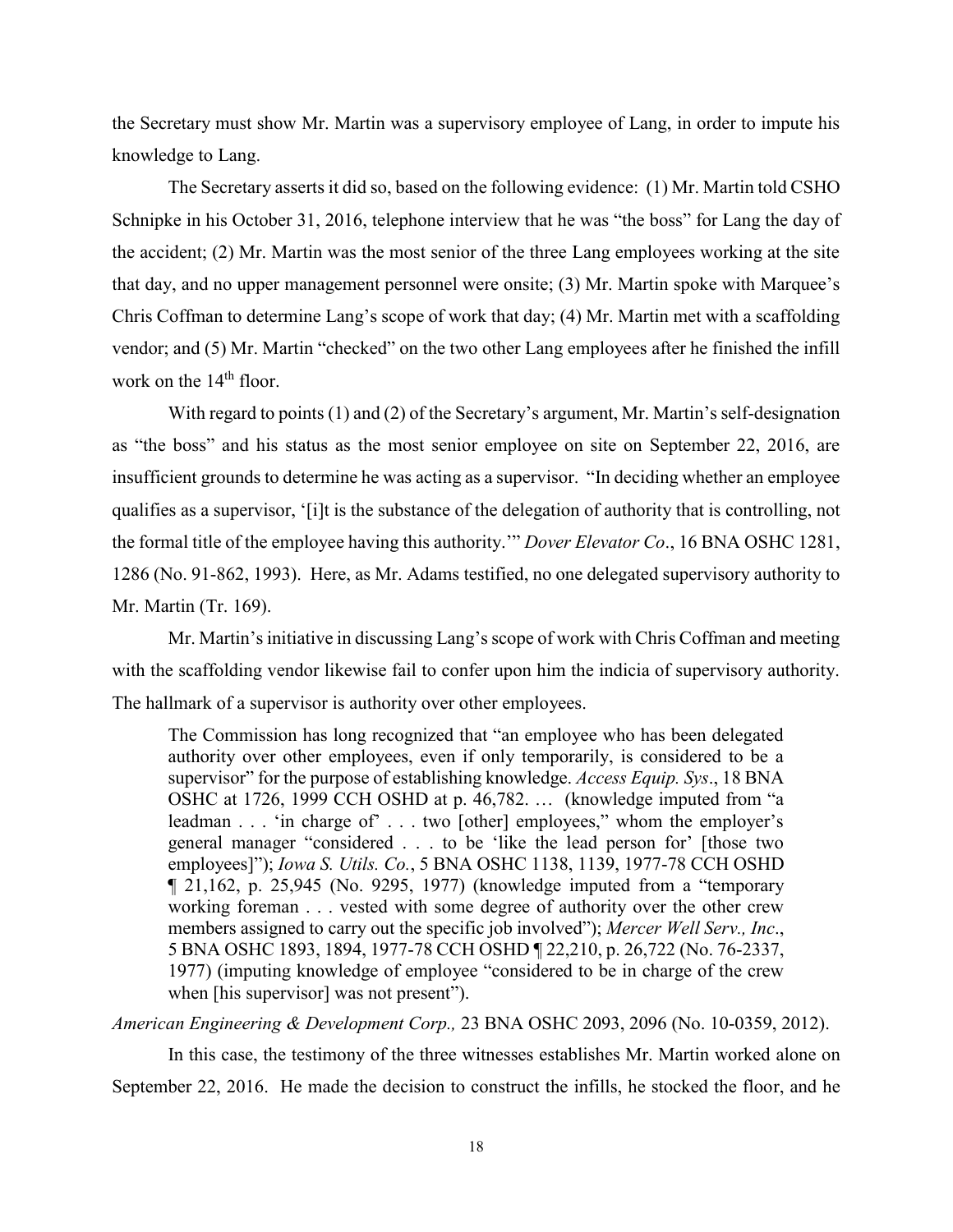performed the masonry work. There is no indication he informed the two other Lang employees onsite of his decision, or notified anyone in a management position offsite. Mr. Martin worked solo, exercising no authority over any other Lang employee.

Point (5) of the Secretary's argument involves the only evidence that hints that Mr. Martin had some degree of authority over the other two Lang employees. CSHO Schnipke testified Mr. Martin told him that when he finished working on the 14<sup>th</sup> floor, "He said that he went to check on some other guys. … He had to go check on other Lang employees." (Tr. 60) When Mr. Martin was asked if he went to the 16<sup>th</sup> floor after he finished working on the 14<sup>th</sup> floor to "check on the other workers," he responded, "To not exactly check, but start working on 16 and finish out my day." (Tr. 155) This is simply not enough to establish Mr. Martin was "vested with some degree of authority over the other crew members assigned to carry out the specific job involved." *Iowa S. Utils. Co.*, 5 BNA at 1139.

The fact Lang had designated Mr. Martin as a supervisor for two or three weeks in the spring of 2016 does not advance the Secretary's case. It rather contrasts the difference between Lang's official delegation of temporary authority to Mr. Martin when the company fell behind schedule and Mr. Martin's unapproved assumption of authority based on seniority on a day Lang's supervisor was not present. The Secretary has failed to establish Lang had actual knowledge of Mr. Martin's violative conduct.

The Secretary has also failed to establish constructive knowledge. Construction of the infills was scheduled for Saturday, September 24, when TKE was not working. CSHO Schnipke testified it was Lang's "standard practice" to schedule the infill work on Saturdays or after hours. The exercise of reasonable diligence would not have revealed to Lang that one of its employees, in concert with the construction manager's superintendent, would circumvent the scheduling over the refusals of two TKE representatives.

The Court determines the Secretary failed to establish Lang had either actual or constructive knowledge of Mr. Martin's violative conduct in failing to establish a limited access zone before constructing the infills on the 14<sup>th</sup> floor of the LeVeque Tower. For this reason, the Court **VACATES** the cited violation.

# **FINDINGS OF FACT AND CONCLUSIONS OF LAW**

The foregoing decision constitutes the findings of fact and conclusions of law in accordance with Fed. R. Civ. P. 52(a).